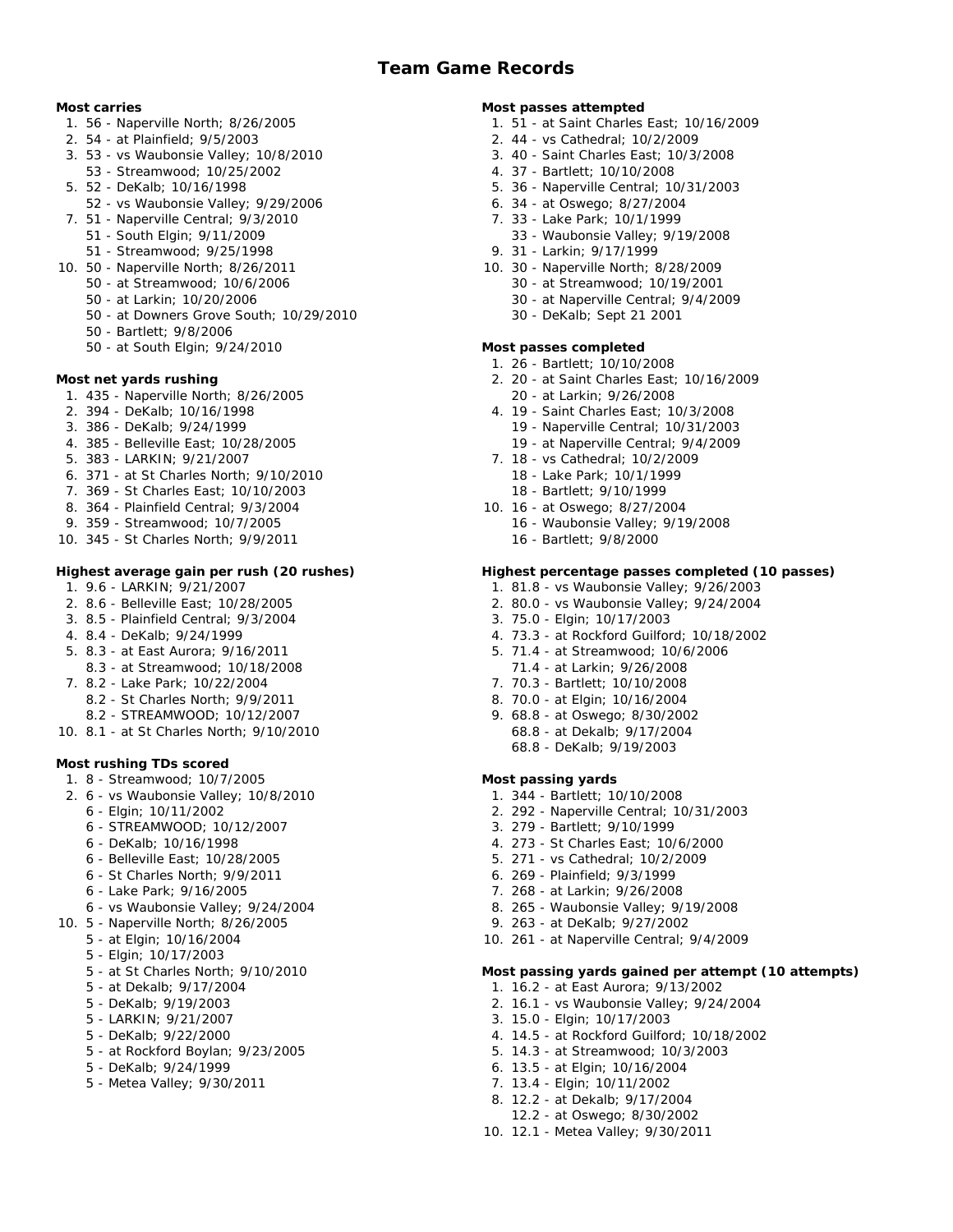**Most passing yards gained per completion (5 completions) Most total offense yards gained** 1. 542 - vs Waubonsie Valley; 9/24/2004

- 1. 28.7 Elgin; 10/11/2002
- 28.7 at Streamwood; 10/3/2003
- 3. 27.2 Elgin; 9/11/1998
- 4. 25.3 Streamwood; 10/1/2004
- 5. 24.7 Streamwood; 10/25/2002
- 6. 24.3 at East Aurora; 9/13/2002
- 7. 23.4 Naperville North; 8/26/2011
- 8. 22.4 Bartlett; 10/9/1998
	- 22.4 at Rockford Boylan; 9/23/2005
- 10. 21.6 Minooka; 9/4/1998

# **Most touchdown passes**

- 1. 7 Saint Charles East; 10/3/2008
- 2. 5 at ST CHARLES NORTH; 10/19/2007
- 5 Bartlett; 9/10/1999
- 4. 4 Bartlett; 10/10/2008
- 4 Planfield Central; 9/5/2008
- 6. 3 at Streamwood; 10/3/2003
	- 3 at Rockford Guilford; 10/18/2002
	- 3 at Streamwood; 10/18/2008
	- 3 at Lyons Township; 10/26/2007
	- 3 at East Aurora; 9/13/2002
	- 3 LARKIN; 9/21/2007
	- 3 vs Waubonsie Valley; 9/24/2004

**Most passes had intercepted**

- 1. 6 vs Cathedral; 10/2/2009
- 2. 4 at Naperville Central; 9/2/2011
- 3. 3 LINCOLN-WAY EAST; 11/2/2007
	- 3 at Saint Charles North; 10/9/2009
	- 3 Rockford Guilford; 10/12/2001
	- 3 Saint Charles North; 10/24/2008
	- 3 at Lyons Township; 10/26/2007
	- 3 Larkin; 9/17/1999
	- 3 Bartlett; 9/8/2000
	- 3 Waubonsie Valley; Sept 14 2001

**Highest passing efficiency rating (11 attempts)**

- 1. 268.7 at East Aurora; 9/13/2002
- 2. 268.2 vs Waubonsie Valley; 9/24/2004
- 3. 261.4 at Rockford Guilford; 10/18/2002
- 4. 242.2 Elgin; 10/17/2003
- 5. 236.2 at Streamwood; 10/3/2003
- 6. 232.8 at ST CHARLES NORTH; 10/19/2007
- 7. 212.9 at Dekalb; 9/17/2004
- 8. 195.2 Metea Valley; 9/30/2011
- 9. 192.6 Streamwood; 10/25/2002
- 10. 192.0 vs Waubonsie Valley; 9/26/2003

### **Most total offense plays**

- 1. 75 Saint Charles East; 10/3/2008
- 2. 73 Naperville Central; 9/3/2010
- 73 South Elgin; 9/11/2009
- 4. 71 at South Elgin; 9/24/2010
- 5. 69 vs Cathedral; 10/2/2009
- 69 Larkin; 9/17/1999
- 7. 68 Mt. Carmel; 11/5/2010
	- 68 at St. Charles East; 10/8/2004
	- 68 at Saint Charles East; 10/16/2009 68 - at Larkin; 10/20/2006
	- 68 Streamwood; 9/25/1998
	-
	- 68 vs Waubonsie Valley; 9/29/2006
- 2. 497 St Charles East; 10/10/2003 3. 493 - DeKalb; 9/24/1999
	- 4. 492 Naperville North; 8/26/2011
	- 5. 489 at Dekalb; 9/17/2004
- 6. 488 Elgin; 10/11/2002
- 7. 480 Plainfield Central; 9/3/2004
- 8. 466 DeKalb; 10/16/1998
- 9. 465 at St Charles North; 9/10/2010
- 10. 464 South Elgin; 9/11/2009

**Highest average gain per play**

- 1. 9.5 vs Waubonsie Valley; 9/24/2004
- 2. 9.4 at Streamwood; 10/3/2003
- 9.4 at East Aurora; 9/16/2011
- 4. 8.9 at Dekalb; 9/17/2004
- 5. 8.8 LARKIN; 9/21/2007
- 6. 8.7 St Charles East; 10/10/2003
- 7. 8.6 at Streamwood; 10/18/2008
- 8. 8.5 DeKalb; 9/24/1999 8.5 - Elgin; 10/17/2003
- 10. 8.4 Lake Park; 10/22/2004

# **Most all-purpose yards gained**

- 1. 668 vs Waubonsie Valley; 9/24/2004
- 2. 664 St Charles East; 10/10/2003
- 3. 630 at Rockford Guilford; 10/18/2002
- 4. 603 at Bartlett; 10/15/2010
- 5. 598 Elgin; 10/11/2002
- 6. 593 at St Charles North; 9/10/2010
- 7. 577 at Dekalb; 9/17/2004
- 8. 551 Naperville North; 8/26/2005
- 9. 550 Plainfield Central; 9/3/2004
- 10. 549 Belleville East; 10/28/2005 549 - South Elgin; 9/23/2011

### **Most all-purpose attempts**

- 1. 68 Naperville Central; 9/3/2010
- 2. 66 at Plainfield; 9/5/2003 66 - South Elgin; 9/11/2009
	- 66 vs Waubonsie Valley; 9/29/2006
- 5. 65 at Streamwood; 10/6/2006 65 - vs Waubonsie Valley; 10/8/2010 65 - at Larkin; 10/20/2006
- 8. 64 Naperville North; 8/26/2005
- 9. 63 at St. Charles East; 10/8/2004
- 63 vs Waubonsie Valley; 9/24/2004

### **Most points scored**

- 1. 63 Streamwood; 10/7/2005
- 63 vs Waubonsie Valley; 9/24/2004 3. 56 - Elgin; 10/11/2002

56 - at East Aurora; 9/16/2011 56 - LARKIN; 9/21/2007 6. 54 - at Streamwood; 10/3/2003 7. 52 - Metea Valley; 9/30/2011 8. 49 - Saint Charles East; 10/3/2008 49 - at St Charles North; 9/10/2010 10. 48 - at Streamwood; 10/18/2008 48 - Lake Park; 10/22/2010 48 - Lake Park; 9/16/2005 48 - at Dekalb; 9/17/2004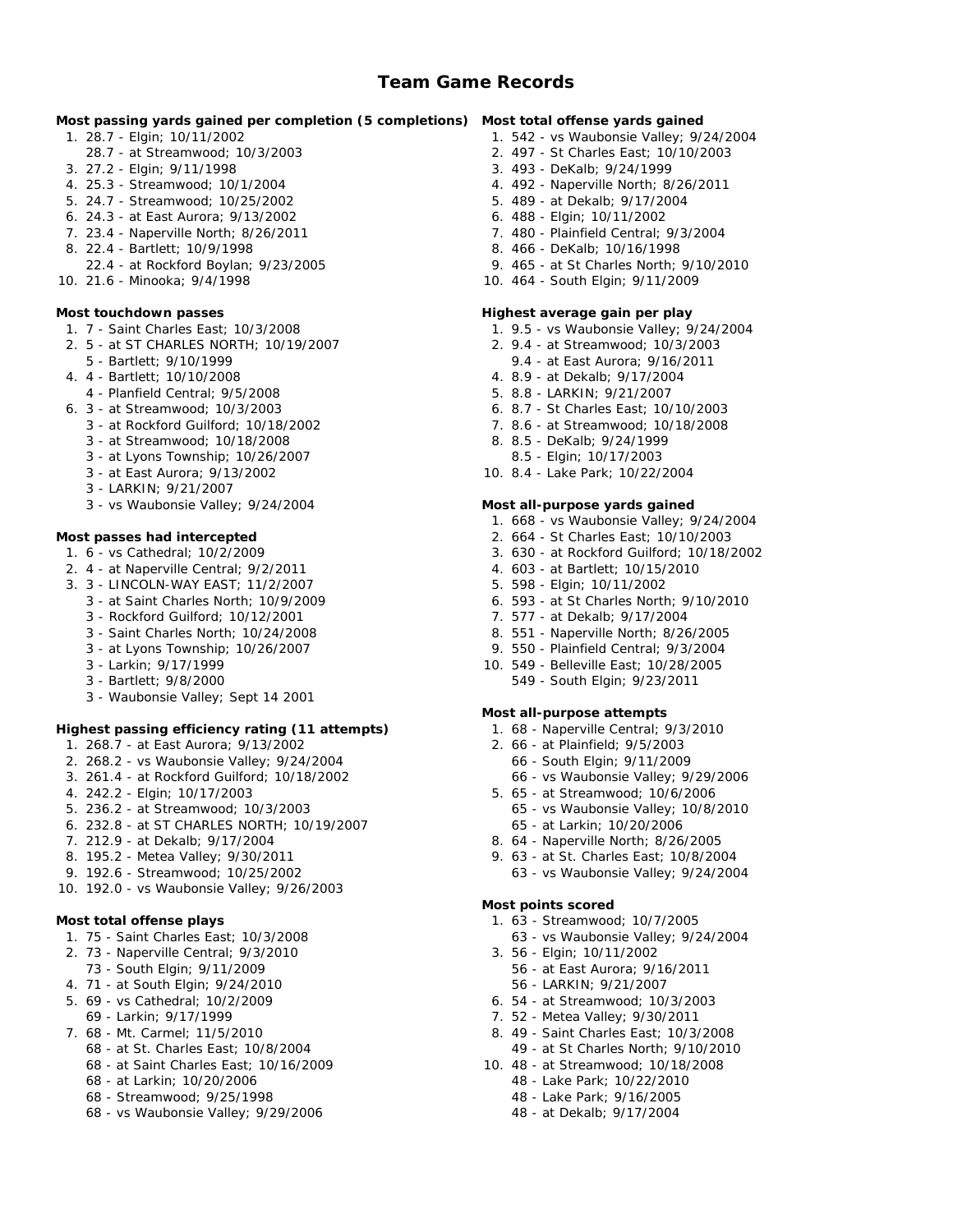- **Most touchdowns scored**
	- 1. 9 Streamwood; 10/7/2005
		- 9 vs Waubonsie Valley; 9/24/2004
	- 3. 8 Elgin; 10/11/2002
		- 8 at East Aurora; 9/16/2011
		- 8 LARKIN; 9/21/2007
	- 6. 7 at Streamwood; 10/3/2003
		- 7 Saint Charles East; 10/3/2008
		- 7 Elgin; 10/17/2003
		- 7 at Streamwood; 10/18/2008
		- 7 Lake Park; 10/22/2010
		- 7 at St Charles North; 9/10/2010
		- 7 at East Aurora; 9/13/2002
		- 7 Lake Park; 9/16/2005
		- 7 at Dekalb; 9/17/2004
		- 7 Metea Valley; 9/30/2011
- **Most punt returns**
	- 1. 6 Naperville North; 8/26/2005
	- 2. 5 at Oswego; 8/27/2004
		- 5 Rockford Guilford; 10/12/2001
		- 5 STREAMWOOD; 10/12/2007
		- 5 at Bartlett; 10/15/2010
		- 5 Bartlett; 9/8/2006
		- 5 Lake Park; 9/16/2005
		- 5 vs Waubonsie Valley; 9/30/2005
	- 9. 4 at Metea Valley; 10/1/2010
	- 4 St Charles East; 10/10/2003
		- 4 Elgin; 10/11/2002
		- 4 at Lake Park; 10/21/2011
		- 4 at Lyons Township; 10/26/2007
		- 4 Plainfield Central; 9/3/2004
		- 4 Naperville Central; 9/3/2010
		- 4 Planfield Central; 9/5/2008
		- 4 at East Aurora; 9/16/2011
		- 4 at Dekalb; 9/17/2004
		- 4 DeKalb; 9/19/2003
		- 4 vs Waubonsie Valley; 9/24/2004
		- 4 at DeKalb; 9/27/2002
		- 4 Plainfield; 9/6/2002

### **Most punt return yards**

- 1. 110 at Streamwood; 10/18/2008
- 2. 88 Elgin; 10/11/2002
- 3. 83 Bartlett; 9/8/2006
- 4. 72 at Naperville North; 8/29/2008
- 5. 63 Lake Park; 9/16/2005
- 63 at Rockford Boylan; 9/23/2005
- 7. 54 Naperville North; 8/26/2005
- 8. 53 South Elgin; 9/23/2011
- 9. 52 Plainfield Central; 9/3/2004
	- 52 at Dekalb; 9/17/2004

**Highest average gain per punt return (2 returns)**

- 1. 36.7 at Streamwood; 10/18/2008
- 2. 36.0 at Naperville North; 8/29/2008
- 3. 22.5 at Lockport; 11/1/2002
- 4. 22.0 Elgin; 10/11/2002
- 5. 21.0 at Rockford Boylan; 9/23/2005
- 6. 19.5 Streamwood; 10/7/2005
- 19.5 Plainfield Central; 9/1/2006
- 8. 18.5 Belleville East; 10/28/2005
- 9. 17.7 South Elgin; 9/23/2011
- 10. 16.6 Bartlett; 9/8/2006

**Most kick returns**

- 1. 8 Larkin; 9/17/1999
- 2. 7 Batavia; 8/28/1999
	- 7 at Saint Charles North; 10/9/2009 7 - Minooka; 9/4/1998
- 5. 6 at Naperville North; 8/29/2008
	- 6 vs Cathedral; 10/2/2009
	- 6 Lake Park; 10/1/1999
	- 6 at Bartlett; 10/15/2010
	- 6 St Charles; 10/8/1999
	- 6 Larkin; 9/18/1998

### **Most kick return yards**

- 1. 223 at Bartlett; 10/15/2010
- 2. 205 Plainfield; 9/6/2002
- 3. 165 Plainfield; 9/3/1999
- 4. 161 at East Aurora; 9/16/2011
- 5. 154 vs Cathedral; 10/2/2009
- 6. 148 at ST CHARLES EAST; 9/28/2007
- 7. 142 Lake Park; 10/22/2010
- 8. 136 Batavia; 8/28/1998
- 9. 132 at Lake Park; 10/21/2011
- 10. 131 Minooka; 9/4/1998

**Highest average gain per kick return (2 returns)**

- 1. 80.5 at East Aurora; 9/16/2011
- 2. 63.0 at Rockford Guilford; 10/18/2002
- 3. 57.5 South Elgin; 9/23/2011
- 4. 55.5 at Waubonsie Valley; 9/20/2002
- 5. 51.5 at DeKalb; 9/27/2002
- 6. 51.2 Plainfield; 9/6/2002
- 7. 49.3 at ST CHARLES EAST; 9/28/2007
- 8. 41.0 at St Charles North; 9/10/2010
- 9. 37.2 at Bartlett; 10/15/2010
- 10. 36.0 Belleville East; 10/28/2005

### **Most fumble returns**

- 1. 4 Bartlett; 9/28/2001
- 2. 3 Batavia; 8/28/1998

2 - DeKalb; 10/16/1998 2 - Elgin; 10/5/2001 2 - Plainfield; 9/3/1999 10. 1 - at Naperville North; 8/27/2010 1 - at Naperville North; 8/29/2008 1 - Streamwood; 10/1/2004 1 - at Streamwood; 10/3/2003 1 - vs Waubonsie Valley; 10/8/2010 1 - at St. Charles East; 10/14/2005

> 1 - at Plainfield; 9/5/2003 1 - Bartlett; 9/18/2009

1 - at Waubonsie Valley; 9/20/2002

- 3 Waubonsie Valley; 10/22/1999
- 3 Plainfield; 9/1/2000
- 3 Waubonsie Valley; 9/14/2001 6. 2 - Rockford Guilford; 10/12/2001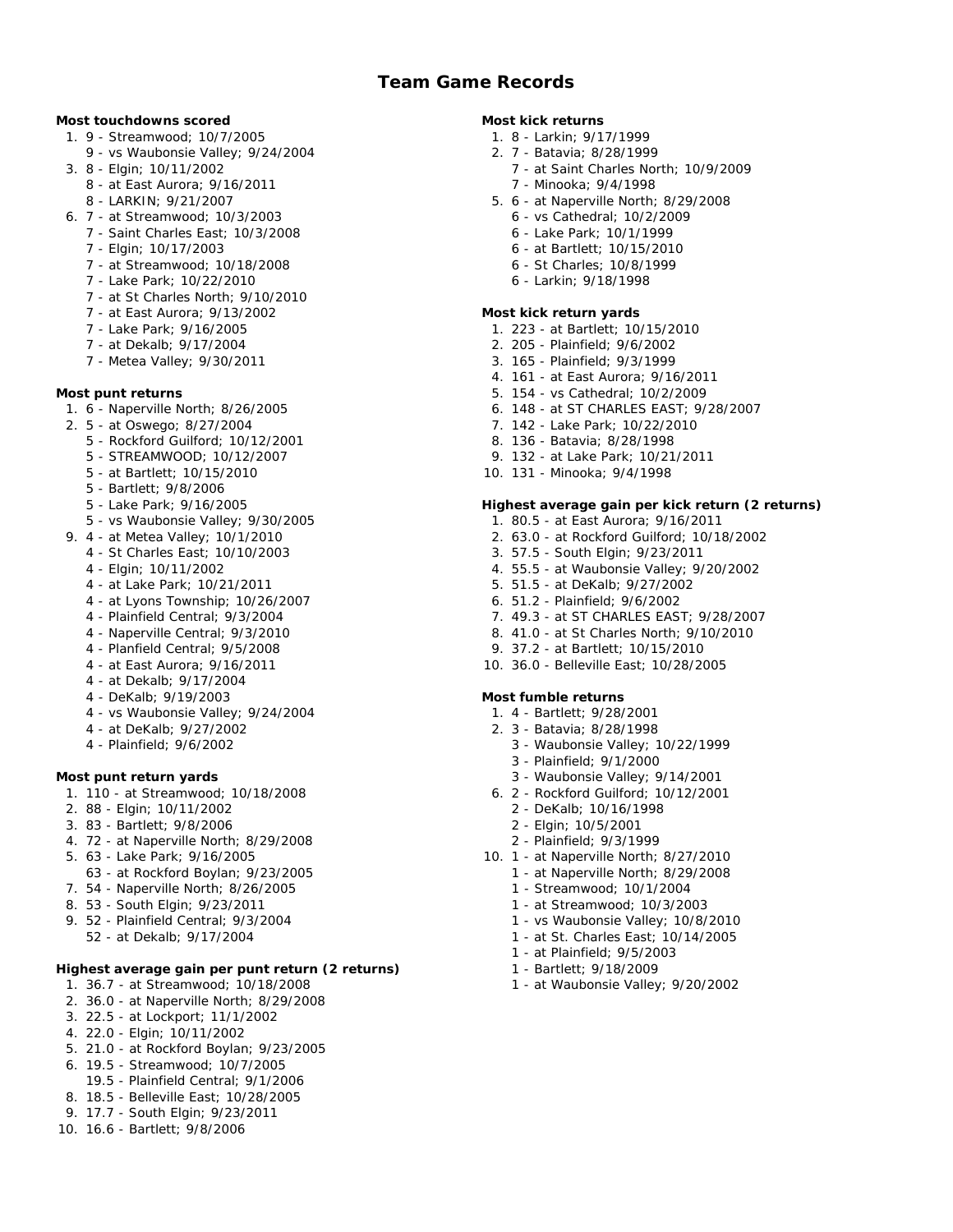**Most fumble return yards**

- 1. 85 at Waubonsie Valley; 9/20/2002
- 2. 65 at Naperville North; 8/27/2010
- 3. 32 at Streamwood; 10/3/2003
- 4. 27 Bartlett; 9/18/2009
- 5. 12 at St. Charles East; 10/14/2005
- 6. 9 Streamwood; 10/1/2004
- 7. 6 at Plainfield; 9/5/2003
- 8. 5 vs Waubonsie Valley; 10/8/2010
- 9. 1 at Naperville North; 8/29/2008

**Highest average gain per fumble return (2 returns)**

# **Most interceptions**

- 1. 6 at Bartlett; 9/9/2005
- 2. 4 at Lyons Township; 10/26/2007
- 3. 3 at Naperville North; 8/25/2006
	- 3 vs Waubonsie Valley; 10/8/2010
		- 3 Streamwood; 10/15/1999
		- 3 at Rockford Guilford; 10/18/2002
		- 3 at Lake Park; 10/24/2003
	- 3 Plainfield Central; 9/1/2006
	- 3 DeKalb; 9/19/2003
	- 3 Metea Valley; 9/30/2011

# **Most interception return yards**

- 1. 162 at Bartlett; 9/9/2005
- 2. 122 vs Waubonsie Valley; 10/8/2010
- 3. 94 St Charles East; 10/10/2003
- 4. 87 at Metea Valley; 10/1/2010
- 5. 86 at Rockford Guilford; 10/18/2002
- 6. 85 at Streamwood; 10/3/2003
- 7. 66 DeKalb; 9/19/2003
- 8. 58 at Streamwood; 10/6/2006
- 9. 49 at Bolingbrook; 10/28/2011
- 10. 46 at Naperville North; 8/25/2006

**Highest average gain per int return (2 returns)**

- 1. 47.0 St Charles East; 10/10/2003
- 2. 43.5 at Metea Valley; 10/1/2010
- 3. 42.5 at Streamwood; 10/3/2003
- 4. 40.7 vs Waubonsie Valley; 10/8/2010
- 5. 29.0 at Streamwood; 10/6/2006
- 6. 28.7 at Rockford Guilford; 10/18/2002
- 7. 27.0 at Bartlett; 9/9/2005
- 8. 22.0 DeKalb; 9/19/2003
- 9. 20.5 at Saint Charles East; 10/16/2009
- 10. 20.0 vs Waubonsie Valley; 9/29/2006

### **Most tackles**

- 1. 143 at Naperville North; 8/27/2010
- 2. 122 at Streamwood; 10/3/2003
- 3. 110 at Oswego; 8/30/2002
- 4. 100 Bartlett; 10/29/2004
- 5. 98 Saint Charles East; 10/3/2008
- 6. 96 Lake Park; 10/22/2010
- 7. 94 at Oswego; 8/27/2004 8. 92 - at Rockford Guilford; 10/18/2002
- 92 vs Waubonsie Valley; 9/30/2005 10. 91 - Saint Charles North; 10/24/2008
	- 91 Plainfield; 9/6/2002

**Most quarterback sacks**

- 1. 11.0 LARKIN; 9/21/2007
- 2. 10.0 at Waubonsie Valley; 9/20/2002 10.0 - vs Waubonsie Valley; 9/24/2004
- 4. 9.0 at Larkin; 10/20/2006 9.0 - Plainfield Central; 9/3/2004
	- 9.0 South Elgin; 9/11/2009
- 7. 8.0 Naperville North; 8/26/2005 8.0 - vs Waubonsie Valley; 9/26/2003
- 9. 7.0 STREAMWOOD; 10/12/2007 7.0 - at Saint Charles East; 10/16/2009

# **Most tackles for loss**

- 1. 16.0 East Aurora; 9/17/2010
- 2. 14.0 at Saint Charles East; 10/16/2009
- 3. 13.0 Elgin High School; 10/23/2009
- 4. 12.0 at Streamwood; 10/18/2008 12.0 - at East Aurora; 9/16/2011 12.0 - at Larkin; 9/26/2008
- 7. 10.0 Naperville North; 8/28/2009 10.0 - Metea Valley; 9/30/2011
- 9. 9.0 at Metea Valley; 10/1/2010 9.0 - Bartlett; 9/18/2009 9.0 - vs Waubonsie Valley; 9/25/2009

# **Most fumbles forced**

- 1. 4 vs Waubonsie Valley; 10/8/2010
- 2. 3 Saint Charles North; 10/24/2008
- 3. 2 Naperville North; 8/28/2009
	- 2 at Naperville North; 8/29/2008
	- 2 at Metea Valley; 10/1/2010
	- 2 vs Cathedral; 10/2/2009
	- 2 at Streamwood; 10/18/2008
	- 2 Elgin High School; 10/23/2009
	- 2 at Lake Park; 9/12/2008
	- 2 East Aurora; 9/17/2010
	- 2 Waubonsie Valley; 9/19/2008
	- 2 at South Elgin; 9/24/2010
	- 2 at Larkin; 9/26/2008

**Most fumbles recovered**

- 1. 3 vs Waubonsie Valley; 10/8/2010
	- 3 Saint Charles North; 10/24/2008
	- 3 at Bolingbrook; 10/28/2011
	- 3 Metea Valley; 9/30/2011
- 5. 2 at Metea Valley; 10/1/2010
	- 2 vs Cathedral; 10/2/2009
	- 2 Lake Park; 10/22/2010
	- 2 at East Aurora; 9/16/2011
	- 2 Waubonsie Valley; 9/19/2008
	- 2 at South Elgin; 9/24/2010
	- 2 vs Waubonsie Valley; 9/25/2009

### **Most pass breakups**

- 1. 14 Naperville Central; 9/3/2010
- 14 St Charles North; 9/9/2011

10 - Lake Park; 10/22/2010 10 - at South Elgin; 9/24/2010

8. 9 - Bartlett; 10/14/2011 9 - Metea Valley; 9/30/2011 10. 8 - vs Waubonsie Valley; 10/8/2010 8 - Elgin High School; 10/23/2009

- 3. 12 South Elgin; 9/23/2011
- 4. 11 at Downers Grove South; 10/29/2010 5. 10 - at Metea Valley; 10/1/2010